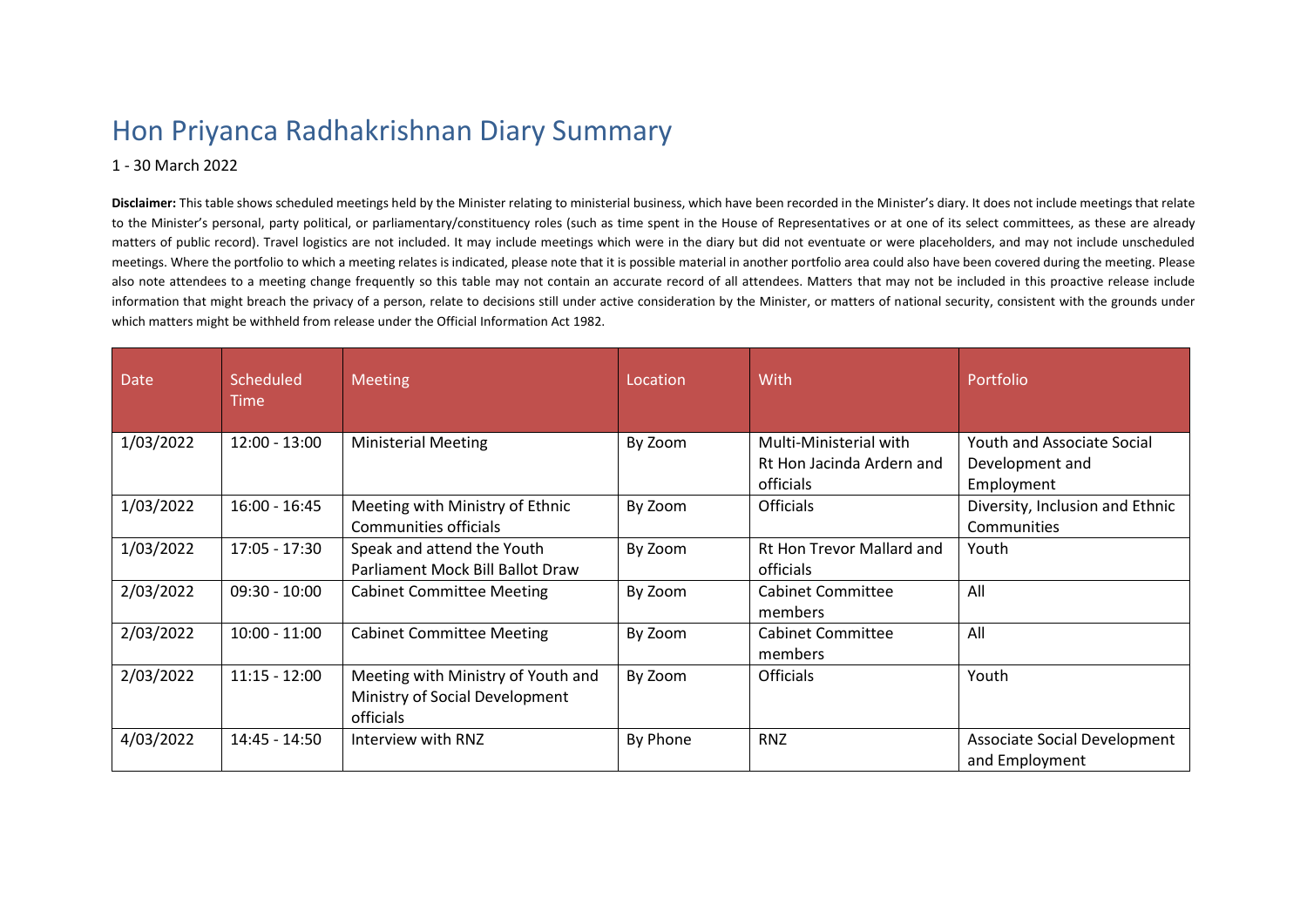| 8/03/2022  | $16:00 - 16:45$ | Meeting with Ministry for Ethnic<br>Communities officials                                   | By Zoom                        | Officials                           | Diversity, Inclusion and Ethnic<br>Communities                                                    |
|------------|-----------------|---------------------------------------------------------------------------------------------|--------------------------------|-------------------------------------|---------------------------------------------------------------------------------------------------|
| 8/03/2022  | 17:20 - 17:45   | Speak and attend the Women of the<br>Future Virtual Summit hosted by<br><b>Education NZ</b> | On line                        | Attendees                           | Diversity, Inclusion and Ethnic<br>Communities                                                    |
| 9/03/2022  | $09:30 - 10:00$ | <b>Cabinet Committee Meeting</b>                                                            | By Zoom                        | <b>Cabinet Committee</b><br>members | All                                                                                               |
| 9/03/2022  | $10:00 - 11:00$ | <b>Cabinet Committee Meeting</b>                                                            | By Zoom                        | <b>Cabinet Committee</b><br>members | All                                                                                               |
| 9/03/2022  | $11:15 - 12:00$ | Meeting with Ministry of Youth and<br>Ministry of Social Development<br>officials           | By Zoom                        | <b>Officials</b>                    | Youth                                                                                             |
| 9/03/2022  | $15:30 - 16:15$ | Meeting with Department of Internal<br>Affairs officials                                    | By Zoom                        | <b>Officials</b>                    | <b>Community and Voluntary</b><br>Sector                                                          |
| 9/03/2022  | $16:15 - 16:45$ | Meeting with Ministry of Social<br>Development officials                                    | By Zoom                        | <b>Officials</b>                    | Associate Social Development<br>and Employment                                                    |
| 10/03/2022 | 10:30 - 10:45   | Interview with Radio Spice                                                                  | By Phone                       | Radio Spice                         | All                                                                                               |
| 10/03/2022 | $11:30 - 12:30$ | <b>Ministerial Meeting</b>                                                                  | By Zoom                        | Multi-ministerial and<br>officials  | Diversity, Inclusion and Ethnic<br>Communities/ Associate Social<br>Development and<br>Employment |
| 11/03/2022 | $10:00 - 11:15$ | Speak and attend Waitakere Ethnic<br><b>Board Launch</b>                                    | Auckland                       | Attendees                           | Diversity, Inclusion and Ethnic<br>Communities                                                    |
| 12/03/2022 | 14:00 - 14:45   | Speak at African Community Forum<br>Inc (ACOFI) International Women's<br>Day Event          | By Zoom                        | Attendees                           | Diversity, Inclusion and Ethnic<br>Communities                                                    |
| 14/03/2022 | 15:30 - 16:00   | <b>Ministerial Meeting</b>                                                                  | By Zoom                        | Multi-ministerial                   | Diversity, Inclusion and Ethnic<br>Communities                                                    |
| 14/03/2022 | $17:15 - 18:30$ | Attend and speak at Commonwealth<br>Day 2022 Reception                                      | Wellington                     | Governor General and<br>attendees   | Youth                                                                                             |
| 15/03/2022 | $15:15 - 15:45$ | Meeting with Ministry of Social<br><b>Development Officials</b>                             | Parliament<br><b>Buildings</b> | Officials                           | Associate Social Development<br>and Employment                                                    |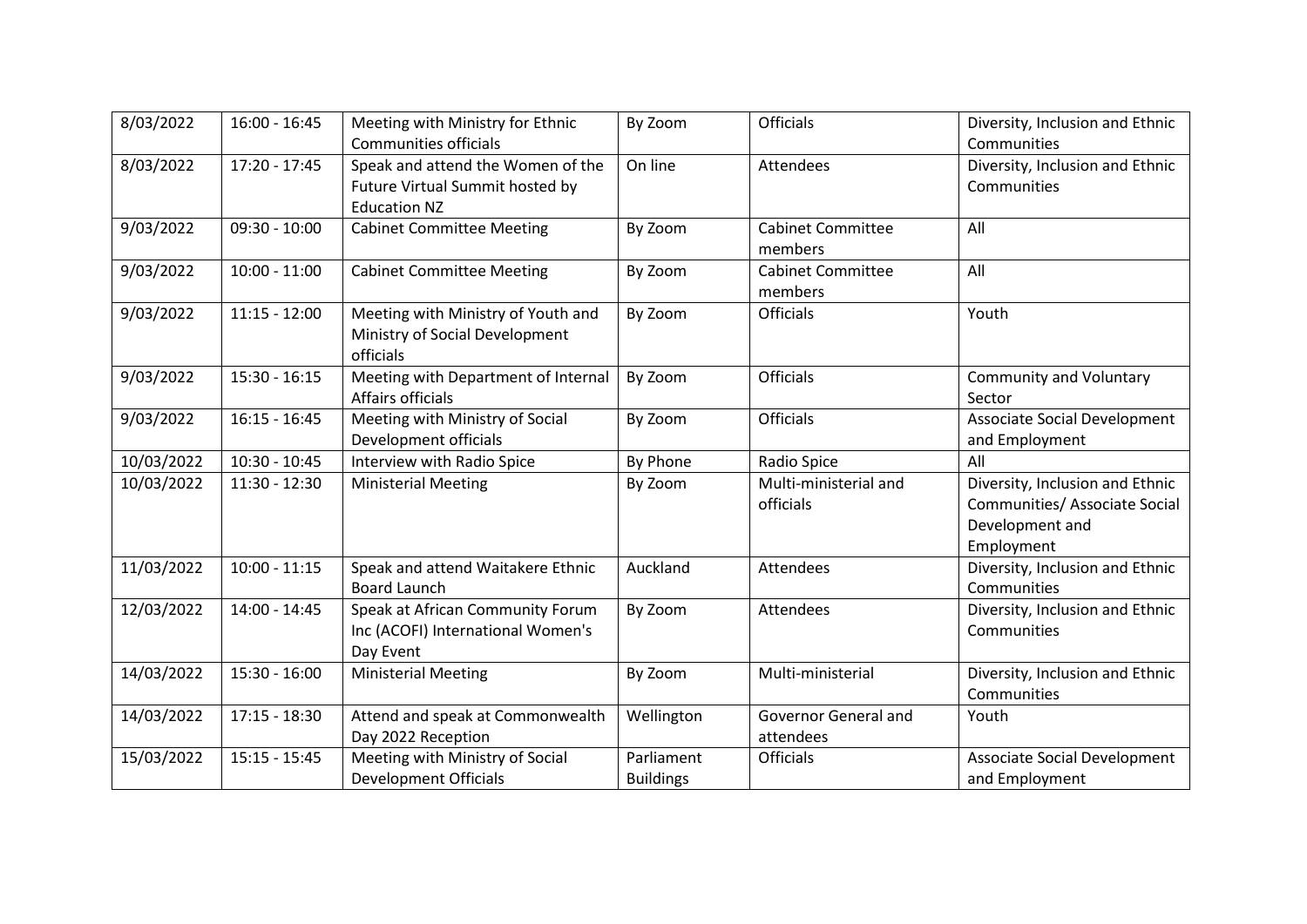| 15/03/2022 | 15:45 - 16:30   | Meeting with Ministry for Ethnic          | Parliament       | <b>Officials</b>               | Diversity, Inclusion and Ethnic |
|------------|-----------------|-------------------------------------------|------------------|--------------------------------|---------------------------------|
|            |                 | Communities officials                     | <b>Buildings</b> |                                | Communities                     |
| 16/03/2022 | $09:30 - 10:00$ | <b>Cabinet Committee Meeting</b>          | By Zoom          | <b>Cabinet Committee</b>       | All                             |
|            |                 |                                           |                  | members                        |                                 |
| 16/03/2022 | $10:00 - 11:00$ | <b>Cabinet Committee Meeting</b>          | By Zoom          | <b>Cabinet Committee</b>       | All                             |
|            |                 |                                           |                  | members                        |                                 |
| 16/03/2022 | $11:15 - 12:00$ | Meeting with Ministry of Youth and        | Parliament       | <b>Officials</b>               | Youth                           |
|            |                 | Ministry of Social Development            | <b>Buildings</b> |                                |                                 |
|            |                 | officials                                 |                  |                                |                                 |
| 16/03/2022 | 15:30 - 16:15   | Meeting with Department of Internal       | By Zoom          | <b>Officials</b>               | <b>Community and Voluntary</b>  |
|            |                 | Affairs officials                         |                  |                                | Sector                          |
| 17/03/2022 | $10:30 - 11:00$ | Meeting with The Speaker and              | By Zoom          | Rt Hon Trevor Mallard and      | Youth                           |
|            |                 | officials                                 |                  | officials                      |                                 |
| 17/03/2022 | $11:15 - 12:00$ | Meeting with Race Relations               | Parliament       | Meng Foon, Paula               | Diversity, Inclusion and Ethnic |
|            |                 | <b>Commissioner and Disability Rights</b> | <b>Buildings</b> | <b>Tesoriero and officials</b> | Communities                     |
|            |                 | Commissioner                              |                  |                                |                                 |
| 17/03/2022 | $12:00 - 12:30$ | Meeting with Ministry of Ethnic           | Parliament       | <b>Officials</b>               | Diversity, Inclusion and Ethnic |
|            |                 | Communities, Ministry of Social           | <b>Buildings</b> |                                | Communities/ Associate Social   |
|            |                 | Development and Ministry of               |                  |                                | Development and                 |
|            |                 | Business, Innovation and                  |                  |                                | Employment                      |
|            |                 | <b>Employment officials</b>               |                  |                                |                                 |
| 18/03/2022 | $10:00 - 11:00$ | Meeting with Church Leaders               | By Zoom          | Prime Minister, Reverend       | Diversity, Inclusion and Ethnic |
|            |                 |                                           |                  | Andrew Doubleday,              | Communities/ Associate Social   |
|            |                 |                                           |                  | Methodist Church               | Development and                 |
|            |                 |                                           |                  | President, Charles Hewlett,    | Employment                      |
|            |                 |                                           |                  | National Baptist Leader,       |                                 |
|            |                 |                                           |                  | Major Elizabeth Gainsford,     |                                 |
|            |                 |                                           |                  | Salvation Army's Territorial   |                                 |
|            |                 |                                           |                  | <b>Executive Member, Rt</b>    |                                 |
|            |                 |                                           |                  | Reverend Hamish                |                                 |
|            |                 |                                           |                  | Galloway, Presbyterian         |                                 |
|            |                 |                                           |                  | Church Moderator,              |                                 |
|            |                 |                                           |                  | Cardinal John Dew,             |                                 |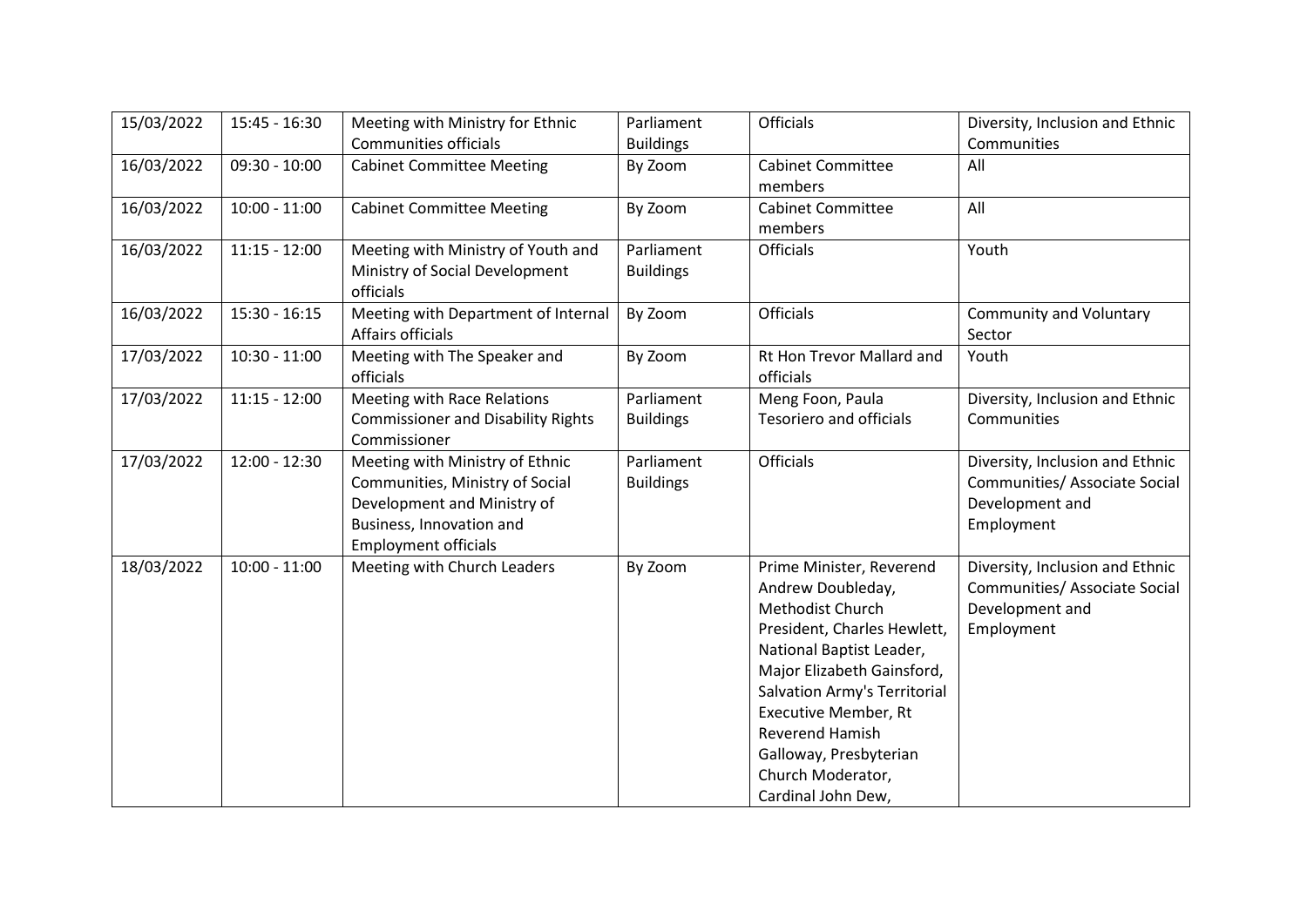|            |                 |                                                                                                                               |          | Archbishop of Wellington,<br>Archbishop Philip<br>Richardson, Bishop of<br><b>Waikato and Taranaki</b><br>Archbishop and Primate,<br>Nikki Hurst, The New<br>Zealand Council of<br><b>Christian Social Services</b><br>representative, Hon Carmel<br>Sepuloni, Hon Megan<br>Woods |                                                |
|------------|-----------------|-------------------------------------------------------------------------------------------------------------------------------|----------|-----------------------------------------------------------------------------------------------------------------------------------------------------------------------------------------------------------------------------------------------------------------------------------|------------------------------------------------|
| 20/03/2022 | $11:00 - 14:00$ | ICC Women's World Cup Match                                                                                                   | Auckland | Attendees                                                                                                                                                                                                                                                                         | All                                            |
| 22/03/2022 | $10:00 - 10:30$ | Meeting with MindTheGap                                                                                                       | By Zoom  | Hon Michael Wood,<br>Dellwyn Stuart, Jo Cribb<br>and officials                                                                                                                                                                                                                    | Diversity, Inclusion and Ethnic<br>Communities |
| 22/03/2022 | 18:30 - 20:30   | Speak and attend Developing Ethnic<br>Leaders Panel Discussion hosted by<br>Sport Waitākere                                   | On line  | Attendees                                                                                                                                                                                                                                                                         | Diversity, Inclusion and Ethnic<br>Communities |
| 23/03/2022 | $16:00 - 18:00$ | Lottery Grants Board meeting                                                                                                  | By Zoom  | Attendees                                                                                                                                                                                                                                                                         | <b>Community and Voluntary</b><br>Sector       |
| 24/03/2022 | 17:45 - 19:00   | Speak and attend Reception for the<br>launch of Multiethnic Young Leaders<br>NZ (MEYL)                                        | Auckland | Governor General and<br>attendees                                                                                                                                                                                                                                                 | Diversity, Inclusion and Ethnic<br>Communities |
| 25/03/2022 | 14:00 - 14:45   | Meeting with Diversity Works NZ<br>Chief Executive and Deputy Chair of<br>the Diversity Works Board of<br><b>Trustees</b>     | Auckland | Maretha Smith, Ranjna<br>Patel and attendees                                                                                                                                                                                                                                      | Diversity, Inclusion and Ethnic<br>Communities |
| 25/03/2022 | 17:45 - 19:30   | Speak and attend Launch of the<br>Former Refugees, Recent Migrants<br>and Ethnic Communities<br><b>Employment Action Plan</b> | Auckland | <b>Attendees</b>                                                                                                                                                                                                                                                                  | Diversity, Inclusion and Ethnic<br>Communities |
| 26/03/2022 | 14:30 - 15:30   | Speak and attend Refugee and<br>Migrant Youth Voice Pilot Workshop                                                            | By Zoom  | <b>Attendees</b>                                                                                                                                                                                                                                                                  | Youth                                          |